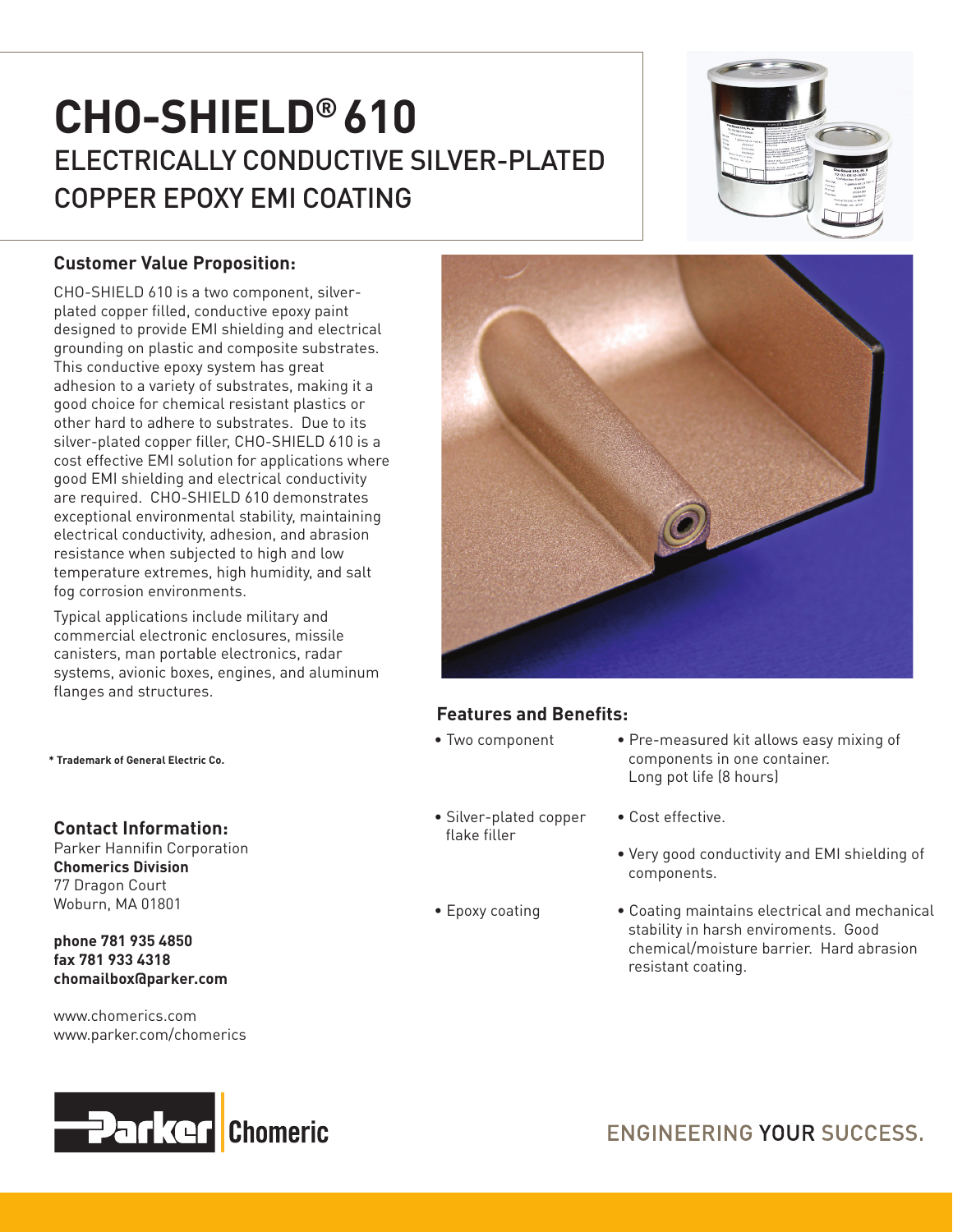## **CHO-SHIELD 610 - Product Information**

#### **Table 1 Typical Properties**

| <b>CHO-BOND 610</b>                                                          |                                                                                                                                                                                                              |                    |       |  |  |  |  |
|------------------------------------------------------------------------------|--------------------------------------------------------------------------------------------------------------------------------------------------------------------------------------------------------------|--------------------|-------|--|--|--|--|
| <b>Typical Properties</b>                                                    | <b>Typical Values</b>                                                                                                                                                                                        | <b>Test Method</b> |       |  |  |  |  |
| Polymer                                                                      | Epoxy                                                                                                                                                                                                        | N/A                |       |  |  |  |  |
| Filler                                                                       | Silver-Plated Copper                                                                                                                                                                                         | N/A                |       |  |  |  |  |
| Mix Ratio (A:B by weight)                                                    | 100:28.3                                                                                                                                                                                                     | N/A                |       |  |  |  |  |
| Color                                                                        | Copper                                                                                                                                                                                                       | N/A                | (Q)   |  |  |  |  |
| <b>Spray Viscosity</b>                                                       | 20 to 26 seconds                                                                                                                                                                                             | Zahn Cup Number 2  | (Q)   |  |  |  |  |
| Surface Resistance (max.) at 0.002 inches (50 µm, 2 mil)                     | $\epsilon$ = 0.150 ohms / square                                                                                                                                                                             | CEPS-0002          | (Q/C) |  |  |  |  |
| Shielding Effectiveness (see Figure 1)                                       | $>70$ dB                                                                                                                                                                                                     | CHO-TM-TP11 *      | (Q)   |  |  |  |  |
| Recommended Dry Film Thickness                                               | $.002"$ (50 µm)                                                                                                                                                                                              | N/A                |       |  |  |  |  |
| <b>Wet Density</b>                                                           | 1.2                                                                                                                                                                                                          | ASTM D792          | (Q/C) |  |  |  |  |
| Wear Resistance (Taber Abrasion) 1000 Cycles, 1 kg,<br>CS-10, G-10 substrate | Pass                                                                                                                                                                                                         | <b>ASTM D4060</b>  | (Q)   |  |  |  |  |
| Continuous Use Temperature                                                   | -65 to 125° C (-85 to 257°F)                                                                                                                                                                                 | N/A                | (Q)   |  |  |  |  |
| Pot Life                                                                     | $8.0$ hrs                                                                                                                                                                                                    | N/A                | (Q)   |  |  |  |  |
| Drying Time- Room Temperature Tack Free                                      | 1 hour @ 21°C (70°F)                                                                                                                                                                                         | N/A                |       |  |  |  |  |
| Drying Time- Room Temperature Full Dry**                                     | 1 week @ 21°C (70°F)                                                                                                                                                                                         | N/A                |       |  |  |  |  |
| Drying Time- Elevated Temperature Full Dry                                   | Cure Cycle Option 1: 2 hours @ 21°C<br>(70°F), followed by 1 hour @ 66°C (150°F),<br>followed by 1 hour @ 121°C (250°F)<br>Cure Cycle Option 2: 2 hours @ 21°C<br>(70°F), followed by 4 hours @ 79°C (175°F) | N/A                |       |  |  |  |  |
| Shelf Life at 21°C (70°F), unopened, from Date of<br>Manufacture             | 9 months ***                                                                                                                                                                                                 | N/A                | (Q)   |  |  |  |  |
| Calculated VOC                                                               | 591 g/L                                                                                                                                                                                                      | Calculated         |       |  |  |  |  |
| Theoretical coverage at recommended dry film thickness                       | $0.051 \text{ ft}^2/\text{gram}$<br>$0.0047 \text{ m}^2/\text{gram}$<br>228 ft <sup>2</sup> /gallon                                                                                                          | N/A                |       |  |  |  |  |

**Notes:** N/A – Not Applicable, (Q/C) - Qualification and Conformance Test, (Q) - Qualification Test, the above properties are based on Cure Cycle 1.<br>\* This test Method is available from Parker Chomerics.

\*\* Cure is sufficient for handling in 24 hours. Full specification properties are developed after 1 week (168 hours) at room temperature. \*\*\* Shelf life may be extended by 3 months. Contact Chomerics for details.